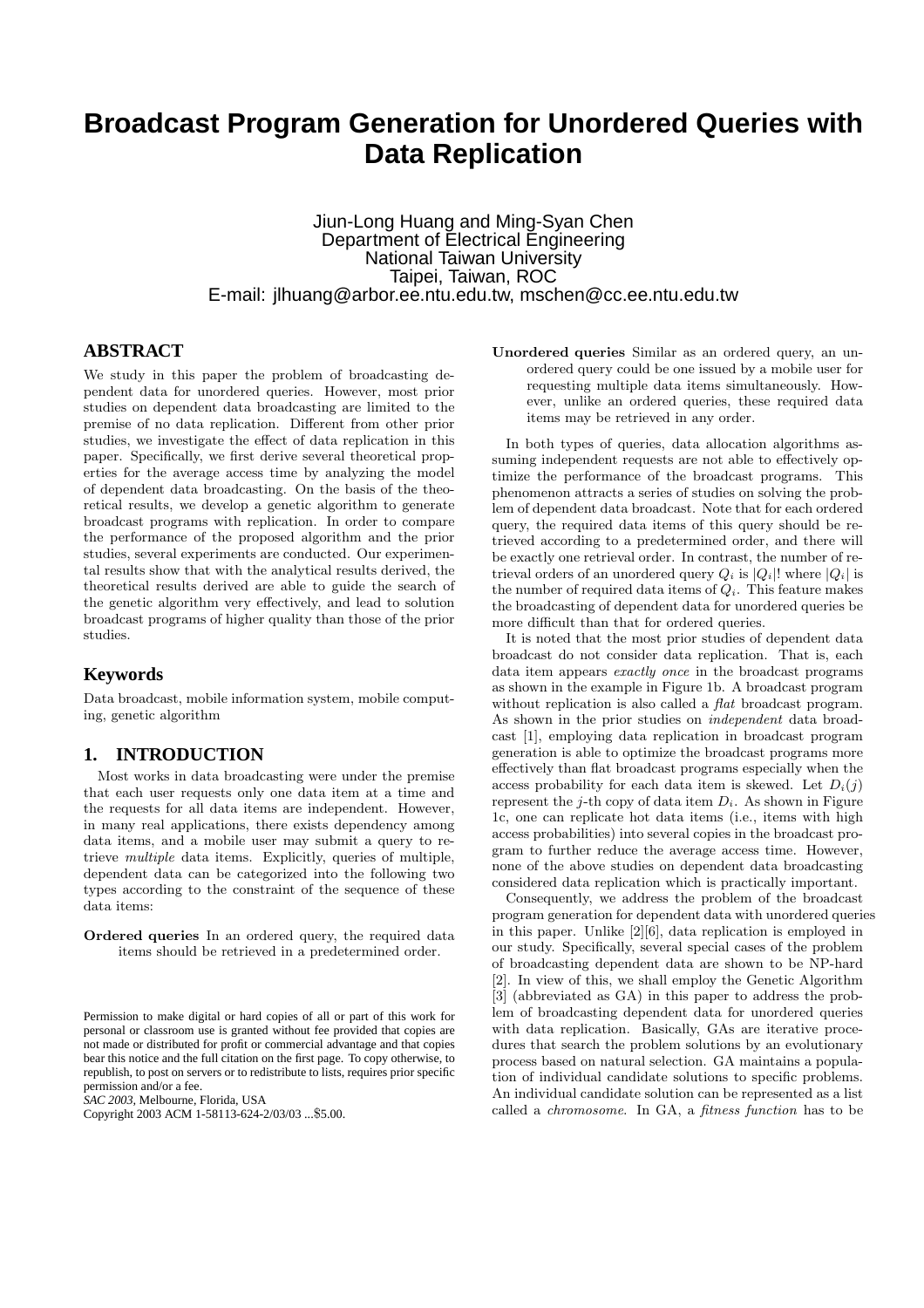| $_{\rm Item}$ | Size | $_{\text{Item}}$ | Size | Item | Size |
|---------------|------|------------------|------|------|------|
|               |      |                  |      |      |      |
|               |      |                  |      |      |      |

(a) The sizes of all data items

|--|--|--|

(b) The broadcast program without data replication

|  | $D_6(2)$ $D_1(1)$ $D_2(1)$ $D_1(2)$ $D_3(1)$ $D_5(1)$ $D_6(1)$ $D_4(1)$ $D_3(2)$ |  |  |  |
|--|----------------------------------------------------------------------------------|--|--|--|
|  |                                                                                  |  |  |  |

(c) The broadcast program with data replication

Figure 1: An example of a broadcast program with data replication

| $Query(Q_i)$                   | $Pr(Q_i)$ |
|--------------------------------|-----------|
| $Q_1 = \{D_1, D_2, D_3\}$      | $50\%$    |
| $Q_2 = \{D_1, D_3, D_4\}$      | 20%       |
| $Q_3 = \{D_4, D_6, D_1\}$      | 20%       |
| $Q_4 = \{D_1, D_2, D_5\}$      | 5%        |
| $Q_5 = \{D_5, D_3, D_4, D_6\}$ | 5%        |

Figure 2: An example query profile

designed to evaluate the fitness of each chromosome,and the design of the fitness function is key to the effectiveness of the GA algorithms.

Explicitly, in this paper we first model the problem of broadcast program generation for unordered queries with replication. By analyzing the model of dependent data broadcasting, we derive several theoretical properties for the average access time. In light of the theoretical results, we then formulate the fitness function for one GA to generate broadcast programs with replication. Sensitivity analysis on several parameters is conducted. Our experimental results show that with the analytical results derived, the theoretical results derived are able to guide the search of the genetic algorithm very effectively, and lead to solution broadcast programs of higher quality than those of the prior studies. In addition, the experimental results also show that the data replication technique employed can lead to more efficient use of network bandwidth. To the best of our knowledge, there is no prior work on the broadcast program generation for unordered queries with data replication. This fact distinguishes this paper from others.

The rest of this paper is organized as follows. Section 2 presents the preliminaries of this study. Analytical models of the problem of broadcasting dependent data with unordered queries are derived in Section 3. In light of the analysis in Section 3, we devise a GA-based algorithm in Section 4. Performance evaluation on varies parameters is conducted in Section 5. Finally, Section 6 concludes this paper.

## **2. PROBLEM FORMULATION**

Same as in  $[1]$ , it is assumed that the database  $D$  contains  $|D|$  data items,  $D_1, D_2, \cdots, D_{|D|}$  and each data item is readonly. The size of  $D_i$  is assumed to be  $size(D_i)$ . Thus, the size of the whole database is  $size(D) = \sum_{i=1}^{|D|} size(D_i)$ . From the users' perspective, a query is an indivisible request of single or multiple data items as defined below.

**Definition 1** An unordered query  $Q_i = \{D_{q^i(1)}, D_{q^i(2)}, \cdots, D_{q^i(q)}\}$  $D_{q^i(|Q_i|)}$ } is a non-empty subset of all data items where  $|Q_i|$ represents the number of required data items in  $Q_i$ . Note that  $1 \leq q^{i}(j) \leq |D|$  for all j where  $1 \leq j \leq |Q_{i}|$ , and  $q^{i}(j) = k$  means that the j-th accessed data item in  $Q_{i}$  is  $D_{k}$ .

The query profile is the aggregation of the access behavior of all users. Formally, we have the following definition.

**Definition 2** A query profile Q consists of a set of  $\langle Q_i, Pr(Q_i) \rangle$ pairs where |Q| indicates the number of queries in  $Q$ .  $Pr(Q_i)$ represents the probability that a query  $Q_i$  is issued by users. It is noted that  $\sum_{i=1}^{|Q|} Pr(Q_i) = 1$ .

The problem of broadcast program generation with replication can be divided into two subproblems: (1) determining the number of replicas needed for each data item and (2) determining the placement of these replicas into the broadcast program. The first subproblem indicates that the system should determine how many copies for each data item to be placed in the broadcast program. According to the property shown in [4], the total average access time will be minimized if the copies of each data item are equally spaced and for any two data items  $D_i$  and  $D_j$ ,

$$
\frac{n(D_i)}{n(D_j)} = \frac{\sqrt{\frac{Pr(D_i)}{size(D_i)}}}{\sqrt{\frac{Pr(D_j)}{size(D_j)}}}.\tag{1}
$$

where  $n(D_i)$  is the number of replicas of  $D_i$  and  $Pr(D_i)$  is the access frequency of  $D_i$ .  $Pr(D_i)$  can be obtained by the following equation:

$$
Pr(D_i)
$$
  
=  $\sum_{j=1}^{|Q|} (Pr(Q_j) \times \text{the number of occurrences of } D_i \text{ in } Q_j).$ 

Let  $L$  be the length of broadcast program with replication as determined in accordance with system capacity. Note that  $L > size(D)$  since all data items should be broadcast at least once. With the same reason, at first each data item appears exactly once in the broadcast program. There will be a space with size  $L - size(D)$  left. Denote the number of extra copies of  $D_i$  appearing in the rest of the broadcast program as  $n'(D_i)$ . Then we have

$$
\sum_{i=1}^{|D|} n^{'}(D_i) \times size(D_i) = L - size(D).
$$

Let the relationship of  $n^{'}(D_i)$ ,  $i = 1, 2, \cdots, |D|$  follow Equation (1). Thus, the above equation can be rewritten as

$$
n^{'}(D_1) \times \sum_{i=1}^{|D|} \left[ \frac{n(D_i)}{n(D_1)} \times size(D_i) \right] = L - size(D).
$$

Since only one unknown variable is in the above equation,  $n'(D_1)$  can be solved. All other  $n'(D_i)$ s are obtained by Equation (1), and then,  $n(D_i)$  is determined as  $\lceil n'(D_i) \rceil + 1$ .

After determining  $n(D_i)$  for each data item  $D_i$ , we revise the original database by considering the number of replicas for each data item as  $\overline{D}^*$  which is defined as follows,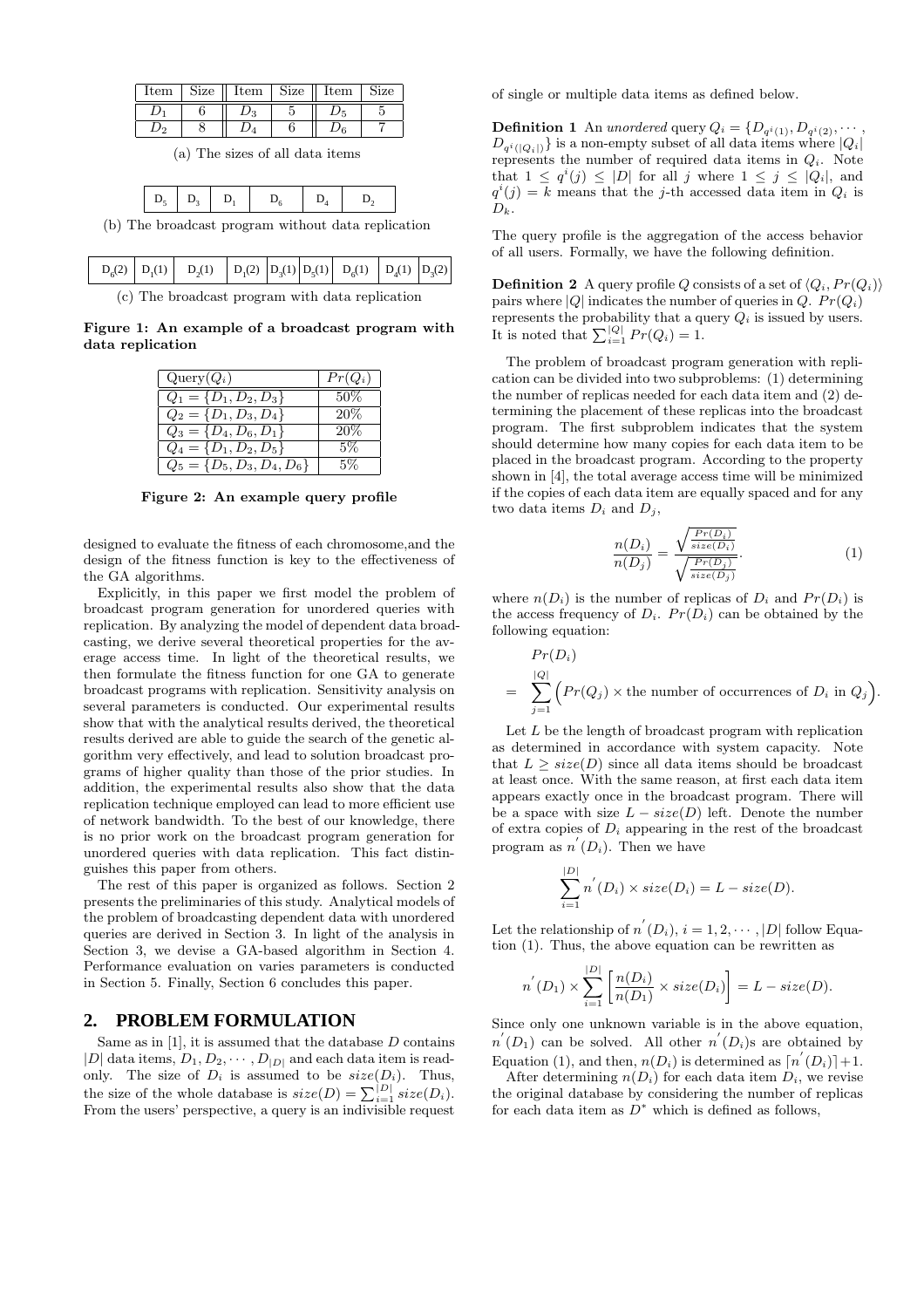$$
D^* = \bigcup_{i=1}^{|D|} \left( \bigcup_{j=1}^{n(D_i)} \left\{ D_i(j) \right\} \right),
$$

where  $D_i(j)$  indicates the j-th copy of data item  $D_i$ . The size of the revised database  $D^*$  (denoted as  $size(D^*)$ ) is as follows,

$$
size(D^*) = \sum_{i=1}^{|D|} n(D_i) \times size(D_i) = L.
$$

After determining the number of replicas for each data item, the broadcast program with replication can be stated as follows.

**Definition 3** A broadcast program  $P$  with replication is a placement of all data items in  $D^*$  into a list with length  $L$ , where L is a predetermined number and  $L > size(D)$ . In addition, each data item  $D_i$  will appear  $n(D_i)$  times in the broadcast program P.

To facilitate the further discussion, we utilize the function of fset $(i, j)$  to represent the offset of the j-th copy of  $D_i$  in the broadcast program.  $offset(i, j)$  is equal to the summation of the sizes of all data items with smaller broadcast order than the *j*-th copy of  $D_i$ .

We take access time as the measurement for the quality of broadcast programs. As a result, given the number of broadcast channels, the database  $D$  and a query profile  $Q$ , the problem of broadcast program generation with replication is to determine a broadcast program P with replication which minimizes the average access time of the query profile Q. Denote, respectively, the average access time of a query  $Q_i$  as  $T_{Access}(Q_i)$  and the average access time of a query profile Q as  $T_{Access}(Q)$ . The average access time of the query profile Q can be formulated as the following equation,

$$
T_{Access}(Q) = \sum_{i=1}^{|Q|} \left[ T_{Access}(Q_i) \times Pr(Q_i) \right]. \tag{2}
$$

## **3. ANALYTICAL MODELS**

To facilitate the derivation of the average access time, we first decompose the access time of an query  $Q_i$  into two parts:

- 1. Startup time: When a mobile user submits a query  $Q_i$ , the mobile device should wait until the system starts to broadcast any required data item of  $Q_i$ . This time interval is called startup time.
- 2. Retrieval time: Retrieval time is defined as the time intervals between the moment that the mobile device starts to read data items from broadcast channels and that the mobile device finishes  $Q_i$ .

Obviously, the access time of an query is the summation of the startup time and retrieval time. Denote the bandwidth of each broadcast channel as  $B$ . Then we have the following example.

Without loss of generality, we assume that the user submits  $Q_i$  in the m-th broadcast cycle and the time interval between the start time of the m-broadcast cycle and the time that the user submits  $Q_i$  (i.e.,  $s_0$  in Figure 3) is a



Figure 3: An example scenario of a query

uniform distribution over  $(0, L)$ . To facilitate the following discussion, we define the candidates of the first retrieved data items of  $Q_i$  as follows.

Definition 4 The candidates of the first retrieved data items of  $Q_i$ ,  $Cand = \{Cand(1), Cand(2), \dots\}$ , is an ordered set of all copies of date items in  $Q_i$ . Cand is sorted according to the offsets of all elements in an ascending order. In addition, the number of the candidates of  $Q_i$  is equal to  $\sum_{i=1}^{|Q_i|} n(D_{q_i^i}).$ 

To simplify the further derivation, we define a series  $a(j)$ ,  $j = 1, 2, \dots, b$ , to represent the offsets of all data item in Cand (i.e.,  $a(j)$ =the offset of the data item  $Cand(j)$ ), where b represents the number of candidates (i.e.,  $b = |Cand|$ ).

Denote the average startup time of  $Q_i$  as  $T_{Startup} (Q_i)$ . We have

$$
T_{Startup}(Q_i)
$$
\n
$$
= \frac{1}{L \times B} \times \left\{ \sum_{i=1}^{b-1} \frac{\left[ a(i+1) - a(i) \right]^2}{2} + \frac{\left[ L - a(b) + a(1) \right]^2}{2} \right\}
$$
\n(3)

In order to derive the average retrieval time of  $Q_i$ , we first let  $p(i)$  represent the probability that the user retrieves "the j-th candidate (i.e.,  $Cand(j)$ ) of the first retrieved data items" as the first required data item of  $Q_i$ . We can formulate  $p(i)$  as follows:

$$
p(j) = \begin{cases} \frac{L - a(b) + a(1)}{L} & : \text{if } j = 1, \\ \frac{a(j) - a(j-1)}{L} & : \text{otherwise.} \end{cases}
$$
(4)

Denote the average retrieval time of  $Q_i$  as  $T_{Retr.}(Q_i)$  and let  $T_{Retr.}^{j}(Q_i)$  be the retrieval time of  $Q_i$  when  $Cand(j)$  is the first retrieved data item. It is obvious that  $T_{Retr.}(Q_i)$ can be obtained by the following equation.

$$
T_{Retr.}(Q_i) = \sum_{j=1}^{b} p(j) \times T_{Retr.}^{j}(Q_i)
$$
 (5)

Without loss of generality, we assume that the mobile device will retrieve  $Cand(i)$  as the first retrieved data item at the m-th broadcast cycle. Also let the retrieval point represent the point that the mobile device starts to retrieve the first required data item of  $Q_i$ . Assume that  $Cand(j)$  is the y-th copy of  $D_x$  (i.e.,  $Cand(j) = D_x(y)$ ). Therefore, the distance between the start time of the m-th broadcast cycle and the corresponding *retrieval point* is  $offset(x, y)$ . Since the mobile device will try its best to minimize the access time, for each data item  $D_k$  in  $Q_i$ ,  $k = q^i(1), q^i(2), \cdots, q^i(|Q_i|)$ , the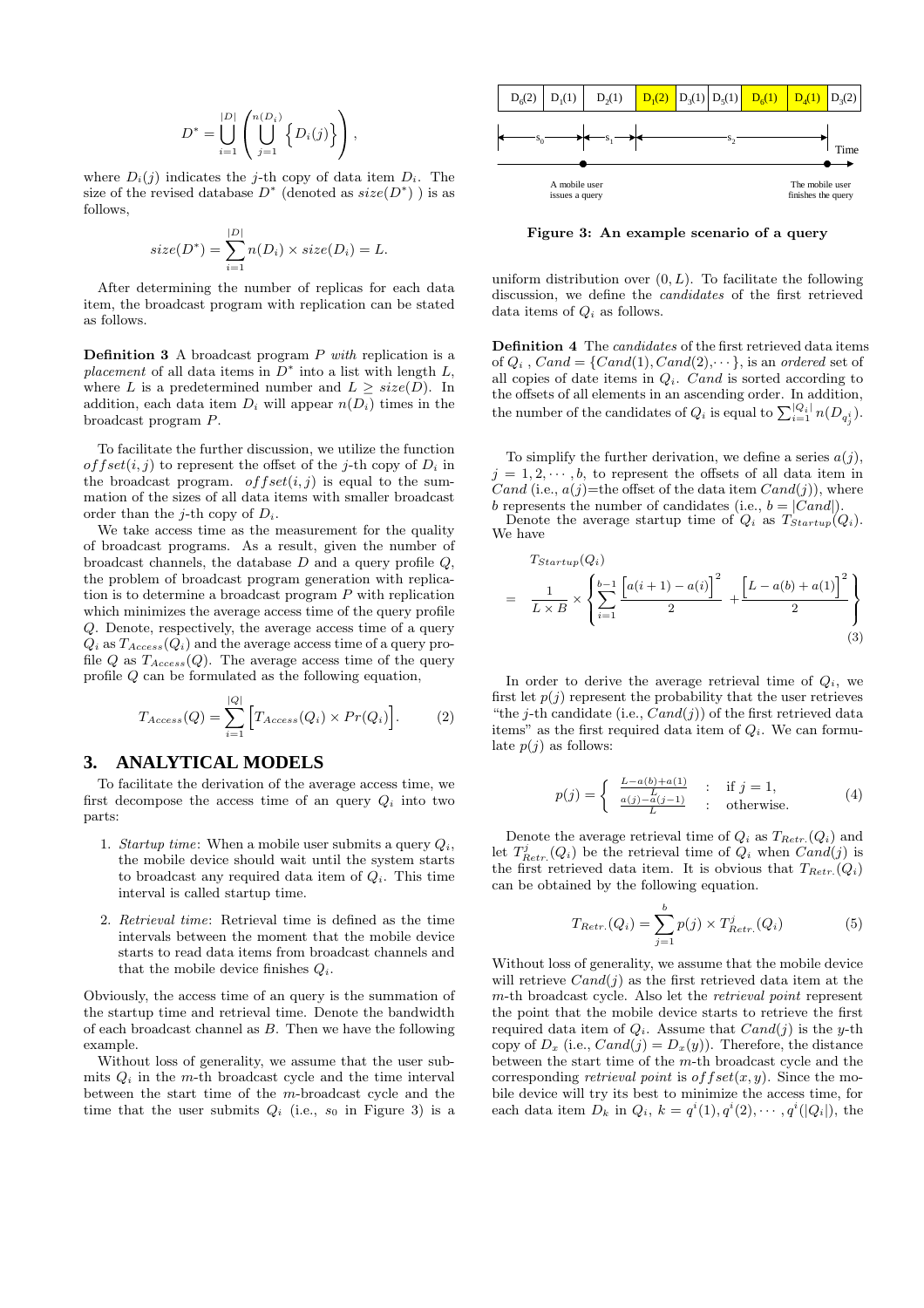mobile device will retrieve the first appeared copy of  $D_k$ after the retrieval point. To simplify the following derivation, we let  $Point_{Retr.} = offset(x, y)$ , and then, we have the following lemma.

**Lemma 1** Let the function  $NEAREST(Point_{Retr.}, k)$  represent the distance between the *retrieval point* and the point that the mobile device starts to retrieve  $D_k$ . The function  $NEAREST(Point_{Retr.}, k)$  can be formulated as

$$
NEAREST(Point_{Retr.}, k)
$$
\n
$$
= \begin{cases}\n\min \left\{ offset(k, i) \middle| i = 1, 2, \cdots, n(D_k) \text{ and } \right. \\
\text{of } fset(k, i) \ge Point_{Retr.} \right\} - Point_{Retr.} \\
\text{: if there exists at least one copy of } D_k, \text{ say } D_k(r), \\
\text{where } offset(k, r) \ge Point_{Retr.} \\
L - Point_{Retr.} + \min \left\{ offset(k, i) \middle| i = 1, 2, \cdots, n(D_y) \right\} \\
\text{: otherwise.}\n\end{cases}
$$

By Lemma 1, the distance between retrieval point and the point that the nearest copy of  $D_k$  has been completely retrieved is  $NEAREST(Point_{Retr.}, k) + size(D_k)$ . Since the mobile device will stop retrieving data items when all data items in  $Q_i$  have been completely retrieved,  $T_{Retr.}^j(Q_i)$  can be formulated as

$$
T_{Retr.}^{j}(Q_i)
$$
  
= 
$$
\max_{k=q^{i}(1),q^{i}(2),\cdots,q^{i}(|Q_i|)} \left\{ NEAREST(offset(Point_{Retr.},k) + size(D_k) \right\} \times \frac{1}{B}.
$$
 (6)

Then,  $T_{Retr.}(Q_i)$  can be obtained by Equations (5) and (6). By the definition of access time,  $T_{Access}(Q_i)$  can be formulated as

$$
T_{Access}(Q_i) = T_{Startup}(Q_i) + T_{Retr.}(Q_i).
$$

 $T_{Access}(Q_i)$  for  $i = 1, 2, \dots, |Q|$  can be obtained by the above equation, and finally,  $T_{Access}(Q)$  can calculated by Equation (2).

## **4. DESIGN OF GENETIC ALGORITHM**

As described before, fitness is the measurement of the quality of the chromosomes, and the GA is designed to search the chromosome with the highest fitness (i.e, maximize the fitness). Since the goal of broadcasting dependent data is to minimize the average access time of the given query profile, the fitness function is defined as

$$
Fitness(P) = \frac{1}{T_{Access}(Q)}.
$$

According to Equation (2),  $T_{Access}(Q)$  is the weighted summation of all  $T_{Access}(Q_i)$ . Consequently,  $T_{Access}(Q)$  can be obtained by the following procedure with the analytical results derived in Section 3.

Procedure CalAccessTime $(Q, P)$ **Input:** A query profile  $Q$  and a broadcast program  $P$ . **Output:**  $T_{Access}(Q)$  over the broadcast program P.

1:  $T_{Access}(Q) \leftarrow 0$ 

- 2: for  $i = 1$  to |Q| do
- 3:  $T_{Access}(Q) \leftarrow T_{Access}(Q) +$  $CalAccessTimeOfQuery(Q_i, P) \times Pr(Q_i)$

| Parameters                                                    | $\rm Values$   |
|---------------------------------------------------------------|----------------|
| The number of generations $(n_{Gen})$                         | 20             |
| The size of population $(n_{Pon})$                            | 5              |
| The probability of crossover $(P_C)$                          | 0.9            |
| The probability of mutation $(P_M)$                           | 0.5            |
| The size of a page                                            | 1K bytes       |
| The bandwidth of each channel $(B)$                           | 100K byte/sec. |
| The number of data items $( D )$                              | 450            |
| $size(D^*)$<br>The replication factor<br>$\overline{size(D)}$ | 2              |
| The number of queries $( Q )$                                 | 300            |
| The value of fanout                                           | 15             |
| The Zipf distribution $(\theta)$                              | 2.5            |

Table 1: System parameters

4: end for

5: return  $T_{Access}(Q)$ 

Function CalAccessTimeOfQuery $(Q_i, P)$ 

**Input:** A query  $Q_i$  and a broadcast program  $P$ .

**Output:**  $\hat{T}_{Access}(Q_i)$  on the broadcast program P.

- 1: Calculate  $T_{Startup}(Q_i)$  in accordance with the result of Equation (3)
- 2: Find the candidates of the first retrieved data items of  $Q_i$  (i.e.,  $Cand$ ) according to Definition 4.
- 3:  $T_{Retr.}(Q_i) \leftarrow 0$
- 4: for  $j = 1$  to  $|Cand|$  do
- 5: Calculate  $T_{Retr.}^{j}(Q_i)$  according to Equation (6)
- 6: Calculate  $p(j)$  on the basis of Equation (4)

7:  $T_{Retr.}(Q_i) \leftarrow T_{Retr.}(Q_i) + p(j) \times T_{Retr.}^j(Q_i)$ 8: end for

9:  $T_{Access}(Q_i) \leftarrow T_{Startup}(Q_i) + T_{Retr.}(Q_i)$ 10: return  $T_{Access}(Q_i)$ 

# **5. PERFORMANCE EVALUATION**

#### **5.1 The Simulation Model**

For performance studies, we implemented the GA-based algorithms with GAlib [5], and also a query profile generator. The simulator and query profile generator are both coded in C++. We define the replication factor as  $\frac{size(D^*)}{size(D)}$  to represent the degree of replication. The probability of the query  $Q_1$  issued by users is assumed to be  $P_{\mathcal{P}}(Q_1)$  $Q_i$  issued by users is assumed to be  $Pr(Q_i) = \frac{(\frac{1}{i})^{\theta}}{\sum_{i=1}^{n} (1 - \frac{1}{i})^i}$  $\sum_{j=1}^n (\frac{1}{j})^{\theta}$ where  $\theta$  is the parameter of the Zipf distribution. Let the data size for each data item follows a normal distribution with mean 10 pages and variance 4 pages, and one page is set to be 1K bytes. Table 1 shows the system parameters in our experiments.

In addition to the proposed scheme, we also implement QEM [2] for comparison purposes. Note that QEM can generate broadcast programs for unordered queries without replication. To evaluate the effect of the proposed algorithm on the quality of solutions and the execution time, several experiments are conducted. For performance comparison, the performance gain of scheme A over scheme B is defined as

Avg. access time of scheme A − Avg. access time of scheme B Avg. access time of the scheme B .

#### **5.2 The Effect of the Number of Generations**